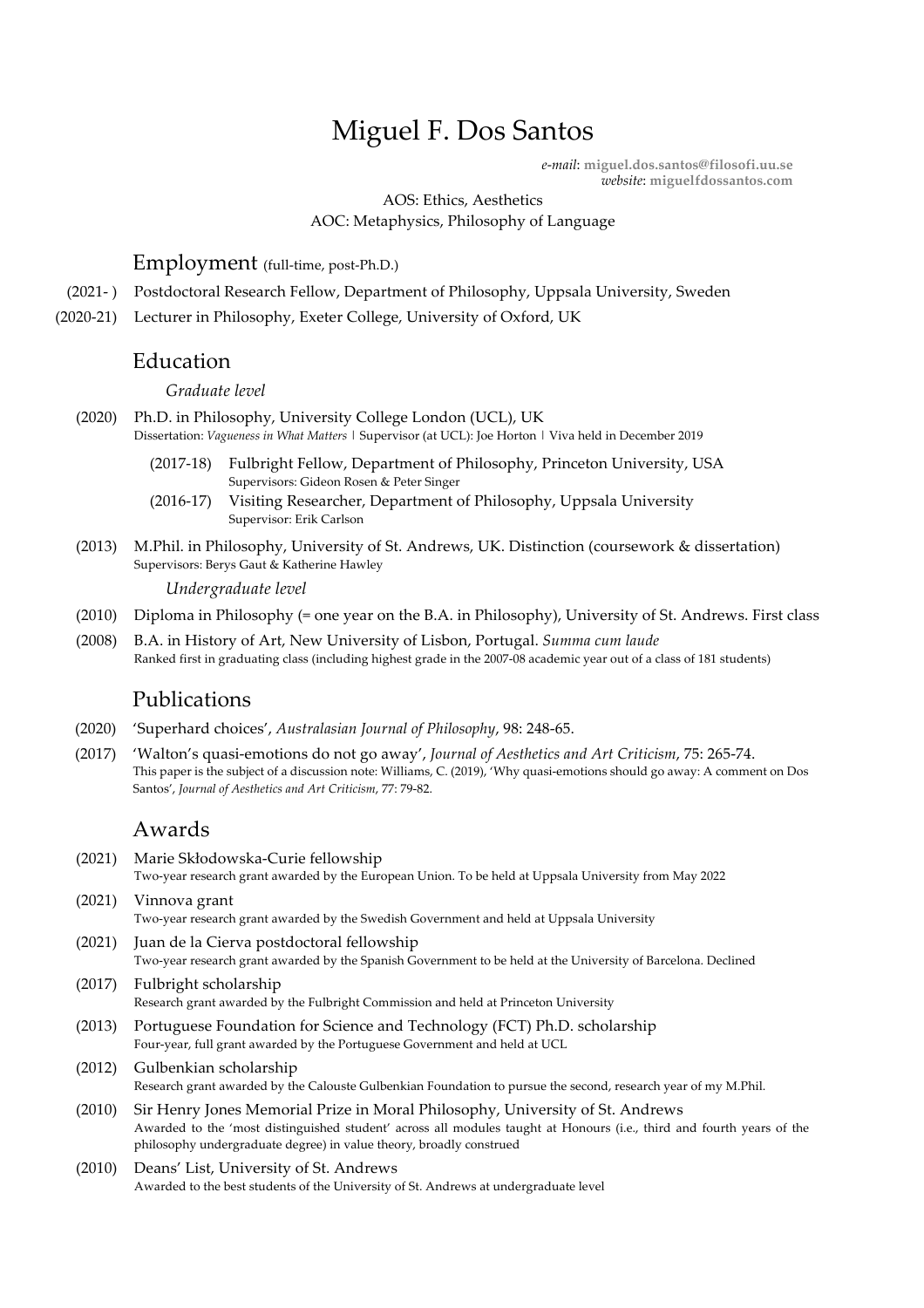# Teaching

#### *As Lecturer*

- (2020-21) Exeter College, University of Oxford
	- Responsibilities included designing syllabi, giving tutorials and running revision classes:
	- · Ethics | Finals undergraduate module
	- · Aesthetics | Finals undergraduate module
	- · Moral Philosophy| 1st-year undergraduate module (revision classes only)
	- (2016) New College of the Humanities, UK

Responsibilities included delivering lectures and giving one-to-one and small group tutorials: · Aesthetics | 3rd-year undergraduate module | Co-lecturer with Naomi Goulder

*As Teaching Assistant*

(2015) New College of the Humanities Responsibilities included running revision classes: · Aesthetics | 3rd-year undergraduate module | Lecturer: Anthony Grayling

(2014-15) UCL

- Responsibilities included leading seminars as well as marking essays and exams: · Applied Ethics | 2nd-year undergraduate module | Lecturer: Sarah Richmond  $\cdot$  Introduction to Moral Philosophy  $\textsf{I}$  1st-year undergraduate module  $\textsf{I}$  Lecturer: Mark Kalderon
- 
- (2012-13) University of St. Andrews
	- Responsibilities included leading seminars as well as marking essays and exams:
	- · Ethical Controversies |1st-year undergraduate module | Lecturer: Lisa Jones
	- · Modern Philosophy: from Descartes to Kant | 2nd-year undergraduate module | Lecturer: Brian McElwee
	- · Aesthetics | 2nd-year undergraduate module | Lecturer: Dan Cavedon-Taylor

Presentations (Refereed presentations marked '\*')

[Omitted]

## Academic service

(Ongoing) Referee for: [Omitted]

- (2020) Co-coordinator (with Rachel Fraser) for philosophy undergraduate admissions, Exeter College, University of Oxford
- (2015-18) Co-founder and project manager, **knowitwall.com** Website project, based at UCL and Imperial College London, dedicated to popularising academic research across all subjects in the humanities and sciences
	- (2016) Member of programme committee, *Mind and Brain* conference, New College of the Humanities
- (2013-16) Co-organiser, London Aesthetics Forum at the Institute of Philosophy, University of London Responsible for all organisational aspects of this speaker series in aesthetics and the philosophy of art
- (2013-14) Research assistant, University of London Responsible for assisting Stacie Friend in her research for a monograph entitled *Matters of Fact and Fiction* (under contract with Oxford University Press)
	- (2013) Co-organiser (with Dan Cavedon-Taylor), *The Philosophy of the Philosophy of Art* conference, University of St. Andrews

# Conference, travel & outreach project grants

- (2016) Jisc's Student Ideas Competition Award for **knowitwall.com** (co-lead applicant), £12,000 Awarded to the winners of this competition in ed-tech by the not-for-profit Jisc
- (2016) British Society of Aesthetics Postgraduate Stipend and UCL Philosophy Fund Award,  $£1,000$ Awarded to present papers at conferences at Uppsala University and the University of Barcelona
- (2016) UCL Entrepreneurs' The Fund Award for **knowitwall.com** (co-lead applicant), £500